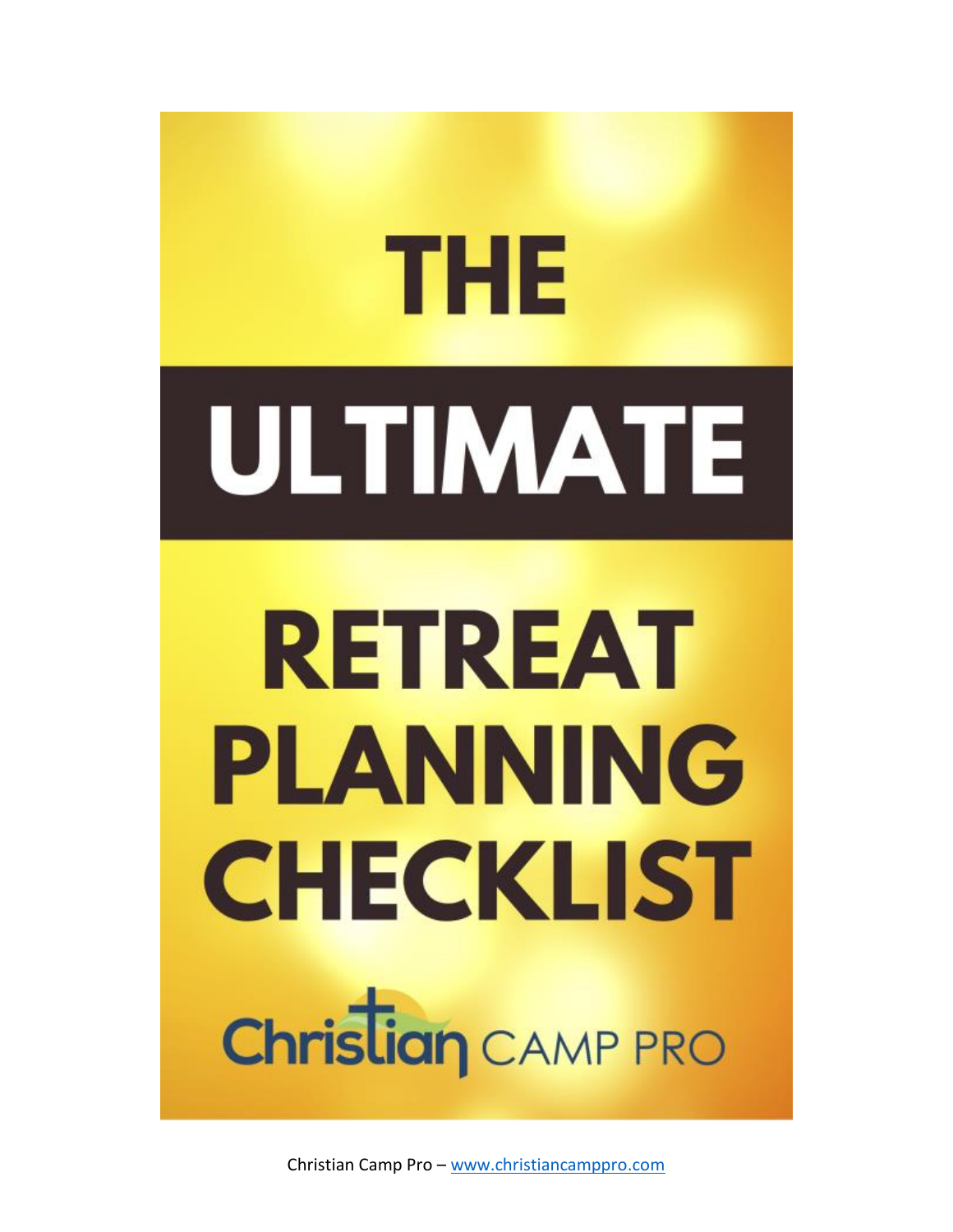### The Ultimate Retreat Planning Checklist

*An easily to follow checklist with items not to forget when planning a Christian retreat.*

Retreats are great resources for any church group or ministry organization. They can be used to provide training and education, to cultivate and strengthen relationships, and to give an outlet for recreation and fellowship. As valuable as a retreat can be, it requires a lot of advanced planning and preparation. The following checklist has been compiled in order to make retreat planning easier by providing a comprehensive checklist of things to consider, organize and do. It is advisable to have a retreat planning team in place before getting started. Checklist planning sections can be divided among individuals or groups with set tasks assigned to each group.

#### INITIAL PLANNING

- o Determine your audience. For whom is this retreat planned: men, women, couples, singles, youth?
- o Create a theme. Having a central idea makes organizing speakers and activities easier.
- o Schedule coordinating activities. Choose activities that fit the theme and meets the needs of attendees.
- o Set a date for the event.

#### BUDGET PLANNING

- o Create a budget to include costs of promotion, venue, activities, food, supplies, etc.
- o Secure a venue. Decide how much service you need for your group. A full service venue is recommended, but a selfservice venue may be more fitting for your budget. It is also important to find out how many attendees a venue can accommodate.
- o Determine cost for attendees. How much will you need to charge in order to cover costs?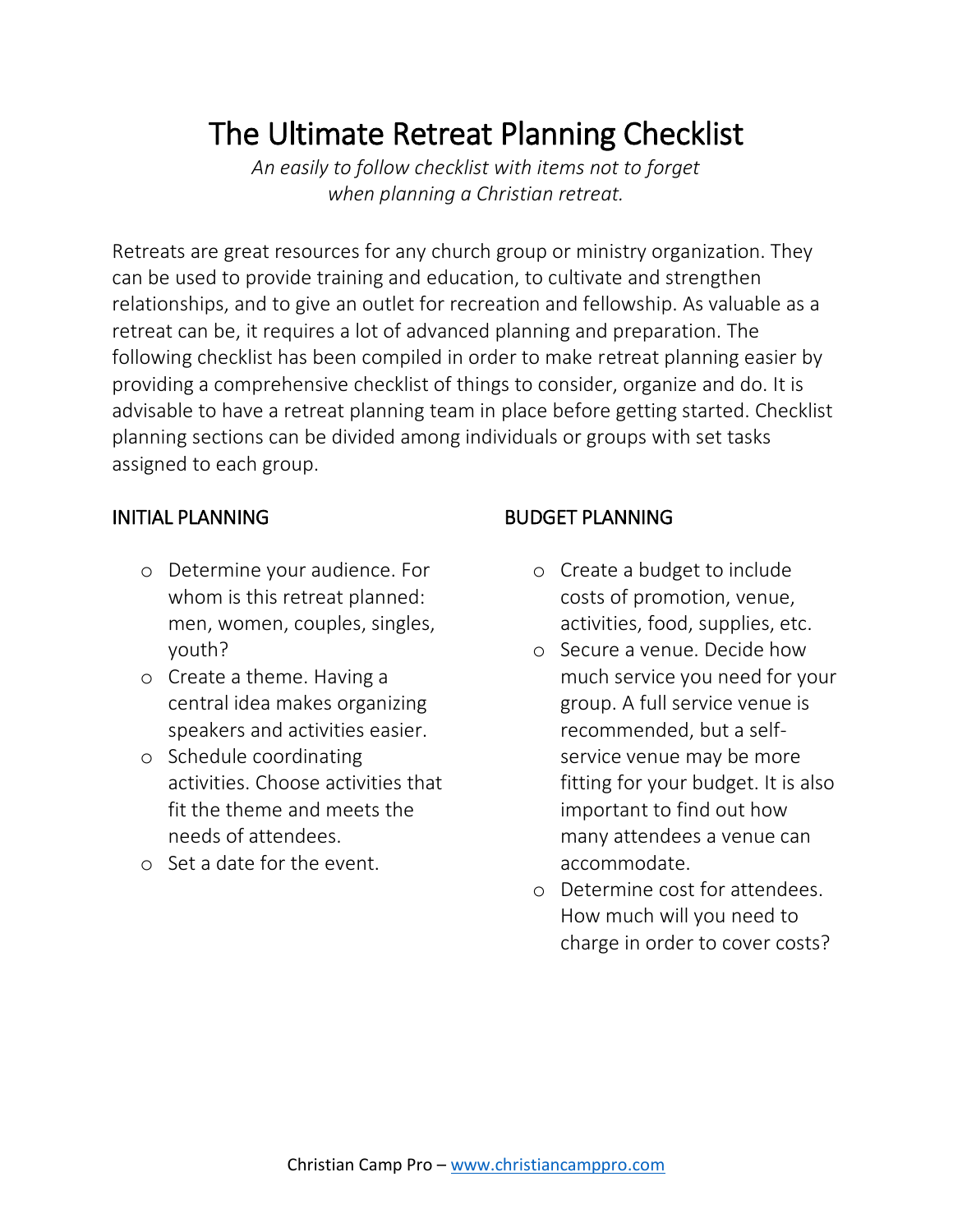#### ACTIVITY PLANNING

- o Contact speakers/guest presenters. Find out if they are available on your set dates and how much they charge.
- o Determine a schedule of events. Decide on times for meetings, seminars, organized activities and meals. Be sure to leave room for unstructured personal time.
- o If you are using a self-service facility, plan a daily menu with available options.

#### PROMOTIONAL PLANNING

- o Send out mail and/or email informational brochures or newsletters.
- o Create a social media event page on Facebook or Twitter for promotion, updates and reminders. Social media is often the fastest way to communicate to an audience.
- o Set deadlines for sign-ups and/or deposits. It is easier to coordinate if you can get a solid count of attendees early on in planning.

#### FINAL PLANNING

- o Check in with the venue to ensure the location and staff are ready for your event.
- o Check in with speaker/guest presenter to ensure he or she is still on board and prepared. It is advisable to have a back-up speaker available should there be any last minute changes. Emergencies happen, so it is always better to be prepared.
- o Meet with your volunteers and planning team to go over schedules and checklists. This ensures that everyone is on the same page and has all the needed supplies and equipment.

#### **SUMMARY**

Planning a retreat doesn't have to be a source of stress. Having an enthusiastic and competent planning team helping you to bear the load will go a long way toward a successful retreat. Plan as far ahead as possible and don't be afraid to delegate. A balanced and well-coordinated event will be the most enjoyable for your guests and for you.